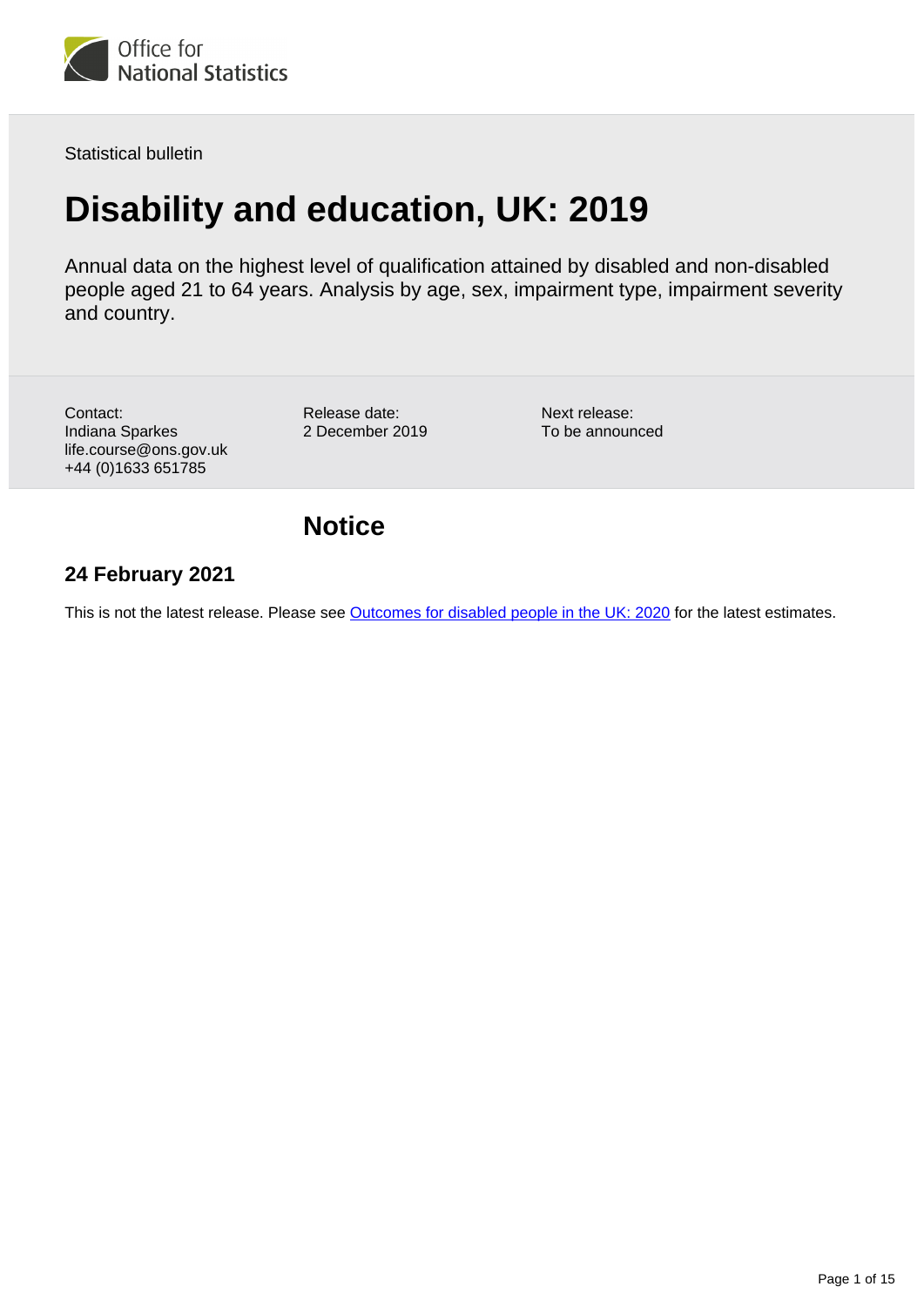# **Table of contents**

- 1. [Other pages in this release](#page-2-0)
- 2. [Main points](#page-2-1)
- 3. [Highest qualification by disability status](#page-3-0)
- 4. [Age and sex](#page-4-0)
- 5. [Severity of impairment](#page-6-0)
- 6. [Impairment type and severity](#page-7-0)
- 7. [Country](#page-10-0)
- 8. [Disability and education data](#page-11-0)
- 9. [Glossary](#page-11-1)
- 10. [Measuring the data](#page-12-0)
- 11. [Strengths and limitations](#page-12-1)
- 12. [Related links](#page-14-0)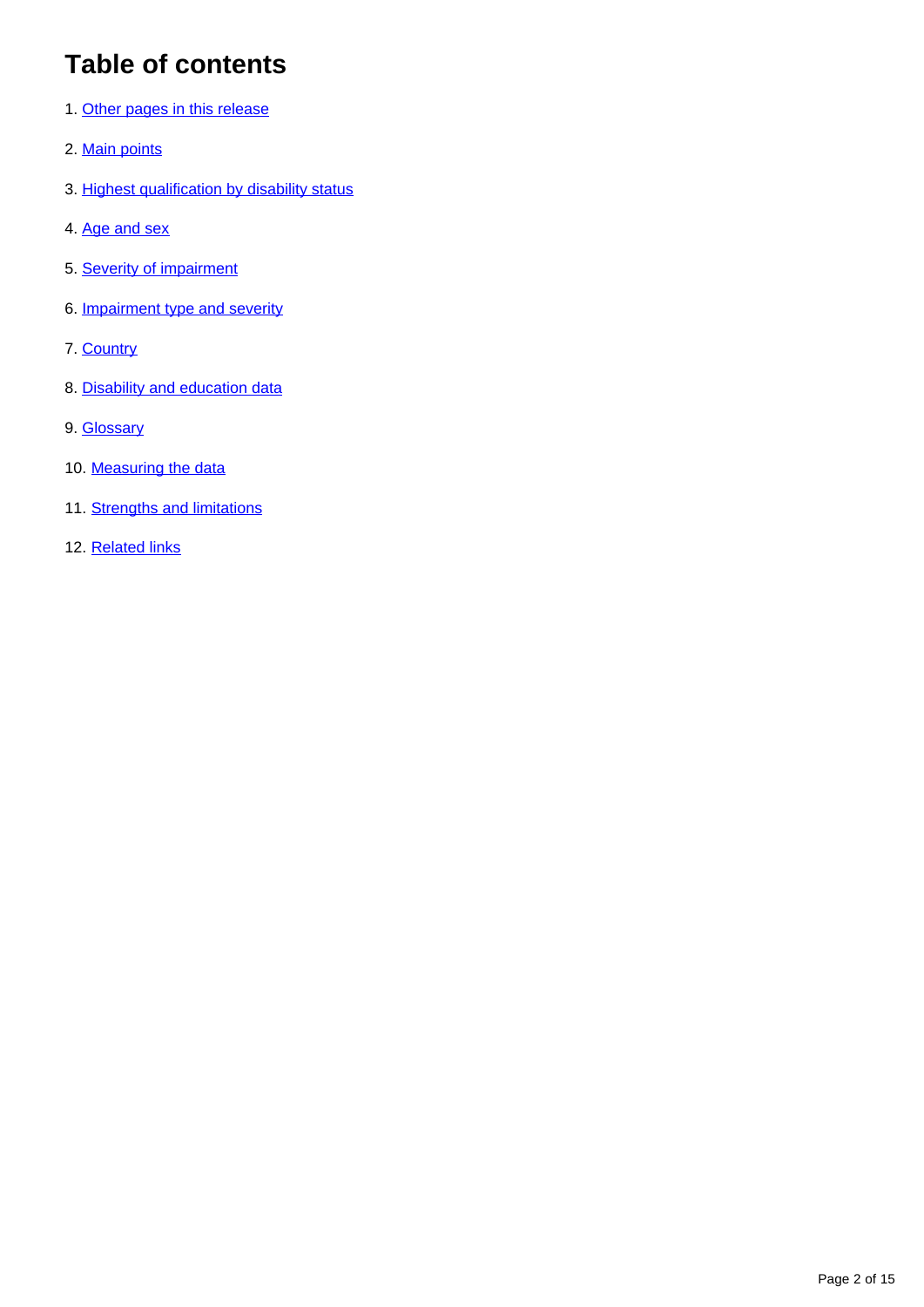# <span id="page-2-0"></span>**1 . Other pages in this release**

The Office for National Statistics (ONS) has explored outcomes for disabled people across a number of areas of life, through a series of bulletins - other pages in this release include:

- [Improving disability data in the UK](https://www.ons.gov.uk/peoplepopulationandcommunity/healthandsocialcare/disability/articles/improvingdisabilitydataintheuk/2019)
- [Disability and employment](https://www.ons.gov.uk/peoplepopulationandcommunity/healthandsocialcare/disability/bulletins/disabilityandemploymentuk/2019)
- [Disability and housing](https://www.ons.gov.uk/peoplepopulationandcommunity/healthandsocialcare/disability/bulletins/disabilityandhousinguk/2019)
- [Disability, well-being and loneliness](https://www.ons.gov.uk/peoplepopulationandcommunity/healthandsocialcare/disability/bulletins/disabilitywellbeingandlonelinessuk/2019)
- **[Disability and crime](https://www.ons.gov.uk/peoplepopulationandcommunity/healthandsocialcare/disability/bulletins/disabilityandcrimeuk/2019)**
- [Disability and social participation](https://www.ons.gov.uk/peoplepopulationandcommunity/healthandsocialcare/disability/bulletins/disabilityandsocialparticipationengland/2018)

## **Aims of this work**

This work aims to present comparable information that uses the government Statistics Services' (GSS) harmonised definition of disability, and as far as possible presents UK analysis, alongside intersections with other protected characteristics.

## **Definition of disability**

For the purposes of this analysis, a person is considered to have a disability if they have a self-reported longstanding illness, condition or impairment which causes difficulty with day-to-day activities. This definition is consistent with the [Equality Act 2010](http://www.legislation.gov.uk/ukpga/2010/15/section/6) and the [Government Statistical Service harmonised definition](https://gss.civilservice.gov.uk/policy-store/measuring-disability-for-the-equality-act-2010/). For further information on disability and impairment definitions see the [glossary.](https://www.ons.gov.uk/peoplepopulationandcommunity/healthandsocialcare/disability/bulletins/disabilityandeducationuk/2019#glossary)

## **Article scope**

Data on the educational outcomes of disabled people are limited. Education outcomes data tend to report on special education needs or additional learning needs, which do not cover the same population as disabled children. The Annual Population Survey (APS) offers an opportunity to explore education outcomes for disabled adults. Here we explored the highest level of qualification for disabled people aged 21 to 64 years.

# <span id="page-2-1"></span>**2 . Main points**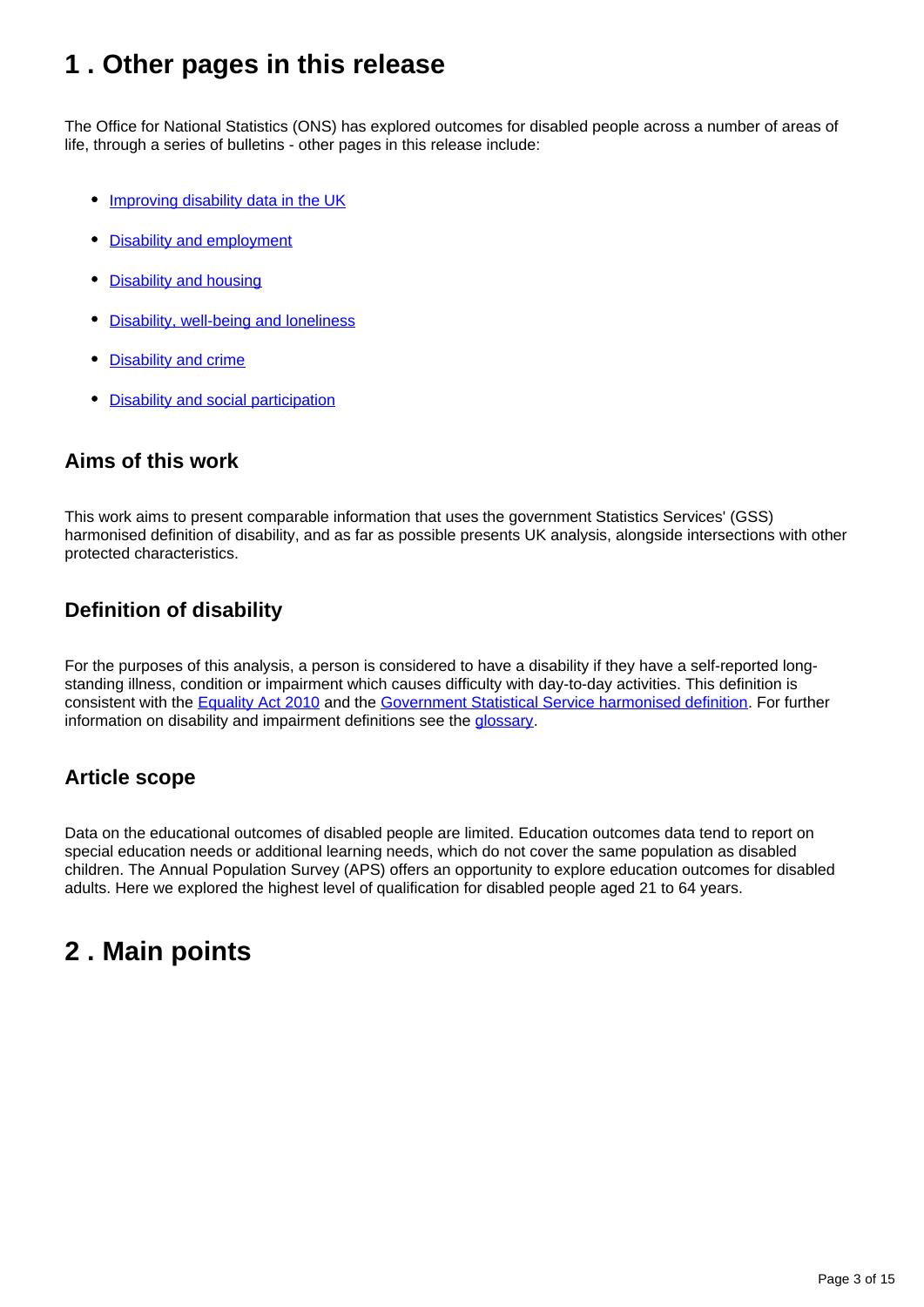- The disparity between disabled and non-disabled people achieving no qualifications has decreased by 4.3 percentage points between 2013 and 2019, driven by an increase in disabled people gaining qualifications.
- 21.8% of disabled people had a degree in 2019 compared with 38.0% of non-disabled people; this gap has remained consistent over the period 2013 to 2019.
- Disabled people aged 60 to 64 years were almost two and a half times more likely to have no qualifications than non-disabled people, 24.1% compared with 10.4%, respectively.
- Disabled men were three times less likely to attain qualifications than non-disabled men, 18.1% compared with 6.3%, respectively.
- Individuals with severe or specific learning difficulties were the disabled group least likely to have a degree (7.0%), a difference of 14.8 percentage points in comparison with the disabled population on average.
- Disabled people who were "limited a lot" were more likely to have no qualifications than non-disabled people (10.7% compared with 6%); however, disabled people who were "limited a little" were slightly less likely than non-disabled people to have no qualifications (5.4%).

# <span id="page-3-0"></span>**3 . Highest qualification by disability status**

#### **Figure 1: The disparity for highest level of qualification is largest for those obtaining a degree**

**Proportion of disabled and non-disabled people aged 21 to 64 years, by highest level of qualification, UK, 2019**

Figure 1: The disparity for highest level of qualification is largest for those obtaining a degree

Proportion of disabled and non-disabled people aged 21 to 64 years, by highest level of qualification, UK, 2019



**Source: Office for National Statistics – Annual Population Survey**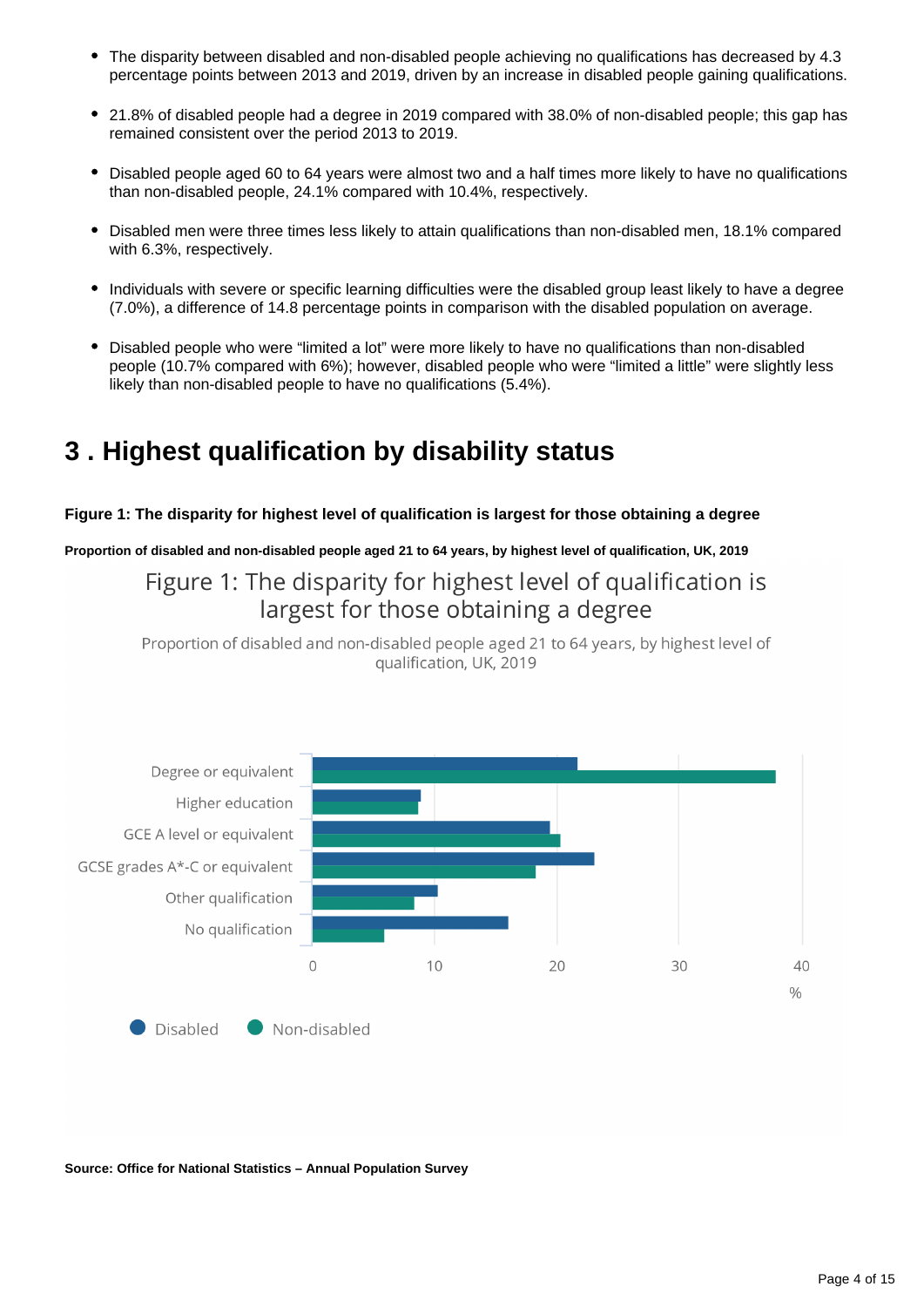The greatest differences between disabled and non-disabled people's educational outcomes were in those attaining degree-level qualifications (a difference of 16.2 percentage points), those who achieved no qualifications (a difference of 10.1 percentage points) and those achieving GSCEs (a difference of 4.8 percentage points). The remainder of this article focuses on the largest disparities of those achieving degrees or no qualifications.

Disabled people were less likely to have a degree-level qualification, with 21.8% of disabled people having any degree compared with 38.0% of non-disabled people in 2019. Although a higher proportion of both disabled and non-disabled people had a degree in 2019 compared with 2013, the disparity between disabled and non-disabled people remained consistent over this period.

The proportion of disabled people who had no qualifications was more than two and a half times the proportion of non-disabled people, at 16.1% compared with 6.0% in 2019. Between 2013 and 2019, the disparity between disabled and non-disabled people obtaining no qualifications decreased by 4.3 percentage points, driven by a reduction in the proportion of disabled people with no qualification.

# <span id="page-4-0"></span>**4 . Age and sex**

**Figure 2: The greatest disparity between disabled and non-disabled people having no qualifications is for the oldest age group**

**Percentage point difference between disabled and non-disabled people with no qualifications, UK, 2019**

Figure 2: The greatest disparity between disabled and nondisabled people having no qualifications is for the oldest age group

Percentage point difference between disabled and non-disabled people with no qualifications, **UK, 2019** 



**Source: Office for National Statistics – Annual Population Survey**

The largest disparity between disabled and non-disabled people achieving no qualifications was for the 60 to 64 years age group. Disabled people in this age group were almost two and a half times more likely to have no qualifications than non-disabled people, with 24.1% and 10.4% having qualifications respectively.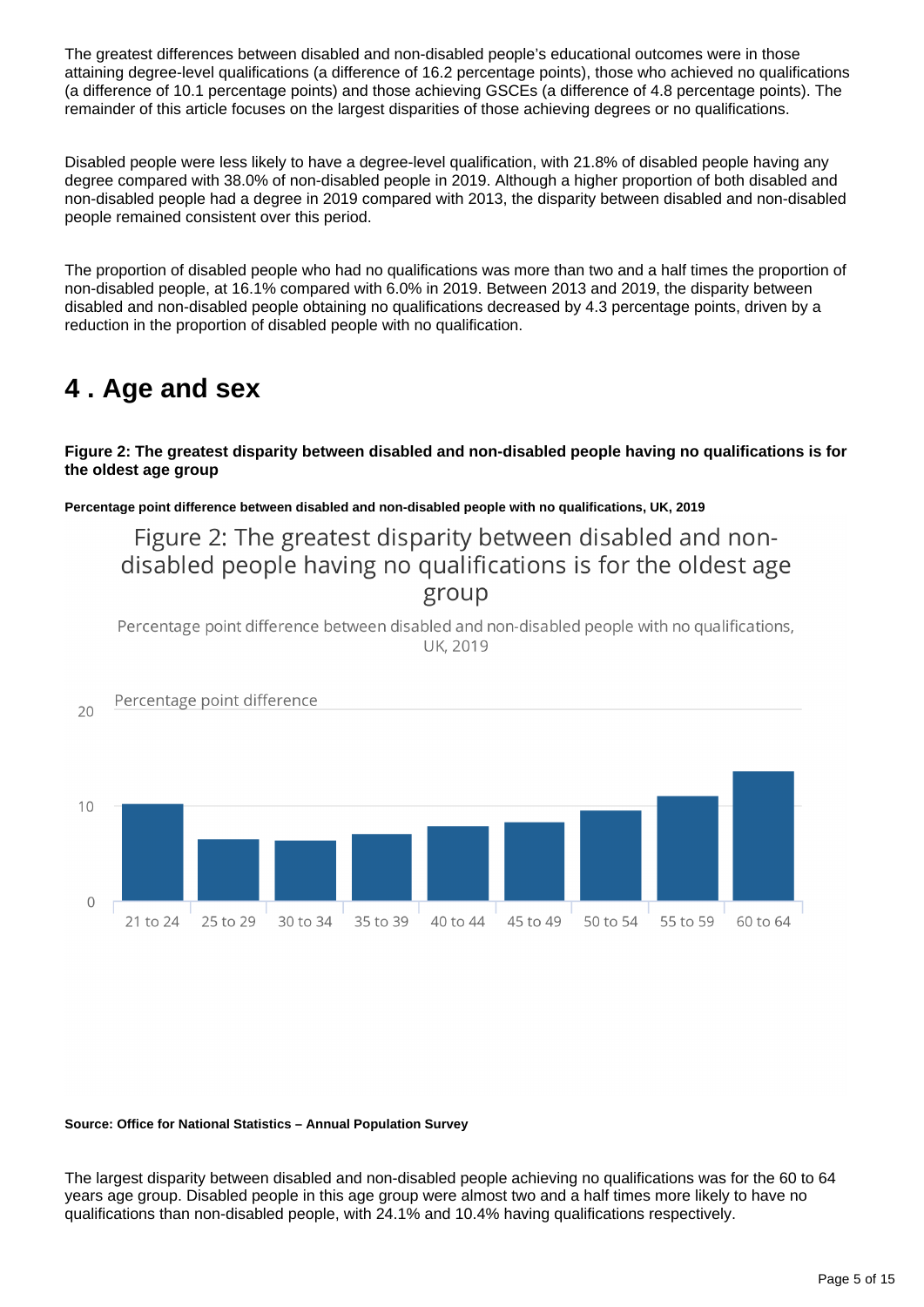The gap between disabled and non-disabled people with no qualifications narrowed from the oldest to younger age groups (excluding the youngest age group). This may reflect changes to education since the 1970s, which have led to it becoming more common for all people to access education and achieve qualifications.

For degree qualifications, there was no consistent trend across age groups. The 40 to 44 years age group had the largest gap between disabled and non-disabled people, with a difference of 17.7 percentage points. This was relatively consistent for the age groups between 25 to 39 years at 16.4 to 16.9 percentage points.

The difference in degree qualification attainment narrowed for older age groups, with the smallest difference between disabled and non-disabled people for the age group 55 to 59 years (a 10.1 percentage point difference). This was largely driven by a decrease in degree attainment for non-disabled people in older age categories.

Disabled men were three times less likely to attain qualifications than non-disabled men, (18.1% compared with 6.3% respectively). This disparity was smaller but consistent for women, with 14.6% of disabled women attaining no qualifications in comparison with 5.6% of non-disabled women.

For both sexes, there was a 16.5 percentage point difference in degree attainment for non-disabled people compared with disabled.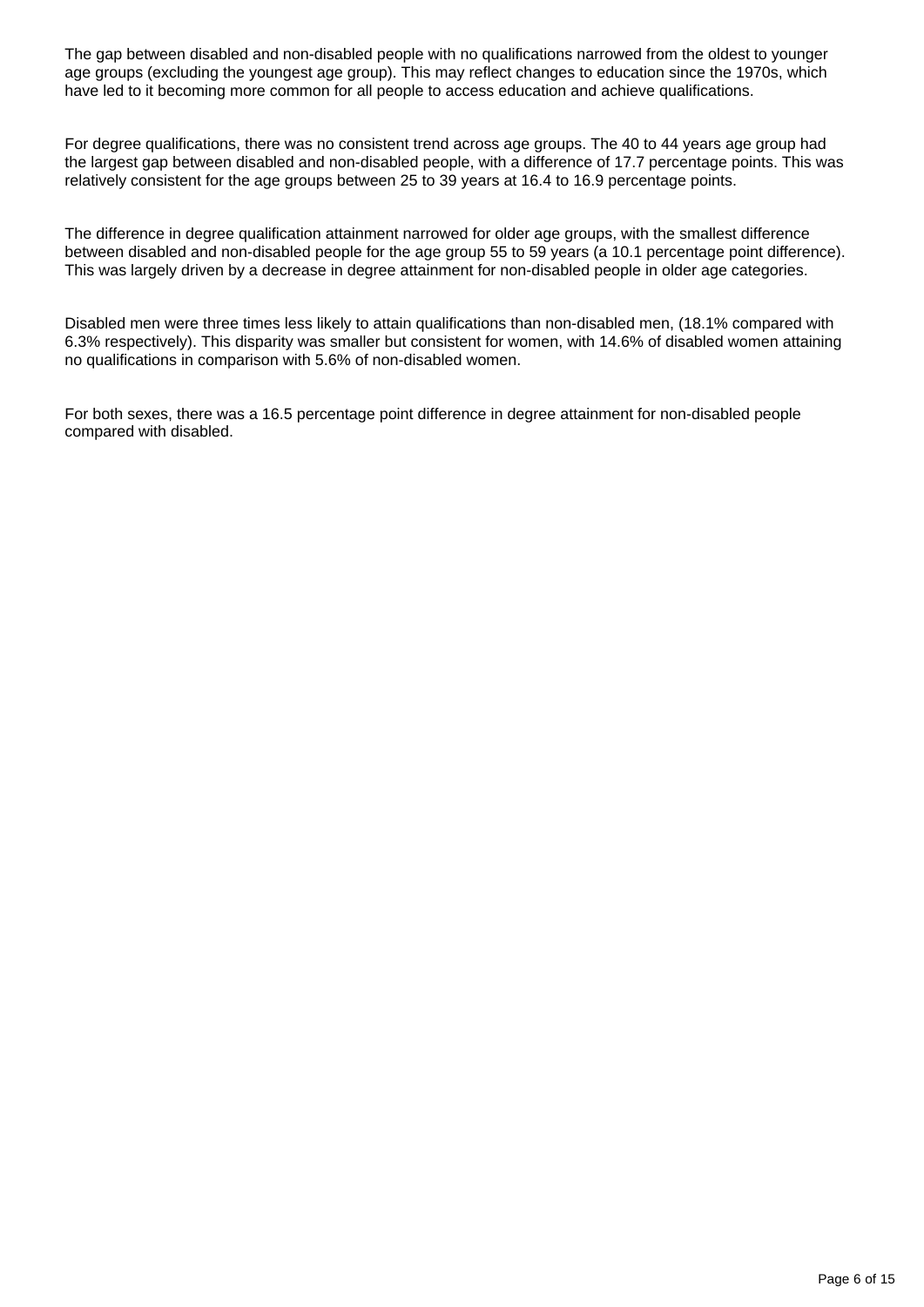# <span id="page-6-0"></span>**5 . Severity of impairment**

**Figure 3: Disabled people are less likely to have a degree and more likely to have no qualifications if they are more severely affected by their impairment**

#### **Proportion of disabled people by severity and highest qualification, UK, 2019**

Figure 3: Disabled people are less likely to have a degree and more likely to have no qualifications if they are more severely affected by their impairment



Proportion of disabled people by severity and highest qualification, UK, 2019

#### **Source: Office for National Statistics – Annual Population Survey**

Disabled people who self-report that their ability to carry out day-to-day activities is "limited a lot" in comparison with "limited a little" have poorer educational outcomes. In 2019, 15.9% of disabled people who were "limited a little" had a degree compared with 38.0% of non-disabled people, a difference of 22.1 percentage points. The gap was larger for more severely disabled people (those "limited a lot") when compared with non-disabled people (32.1 percentage points).

Those "limited a little" were more likely to attain qualifications than non-disabled people; 5.4% of disabled people "limited a little" had no qualifications in comparison with 6.0% of non-disabled people. In comparison, disabled people who were "limited a lot" were almost twice as likely to have no qualifications than non-disabled people (10.7% compared with 6.0%).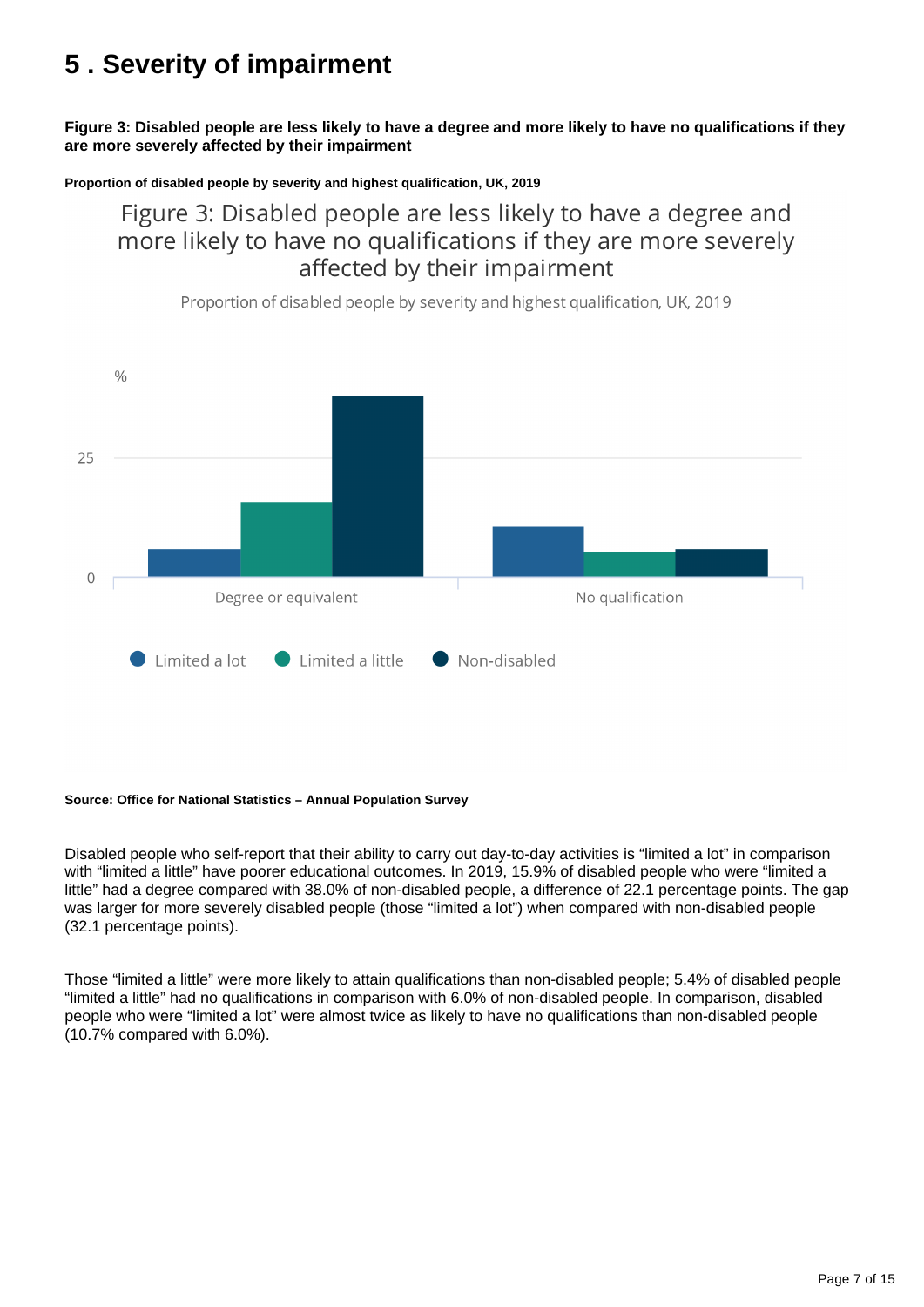# <span id="page-7-0"></span>**6 . Impairment type and severity**

#### **Figure 4: Disabled people with skin conditions or allergies had the highest percentage of degree qualifications (33.1%)**

**Proportion of disabled people with a degree by impairment and severity, UK, 2019**

# Figure 4: Disabled people with skin conditions or allergies had the highest percentage of degree qualifications (33.1%)

Proportion of disabled people with a degree by impairment and severity, UK, 2019



**Source: Office for National Statistics – Annual Population Survey**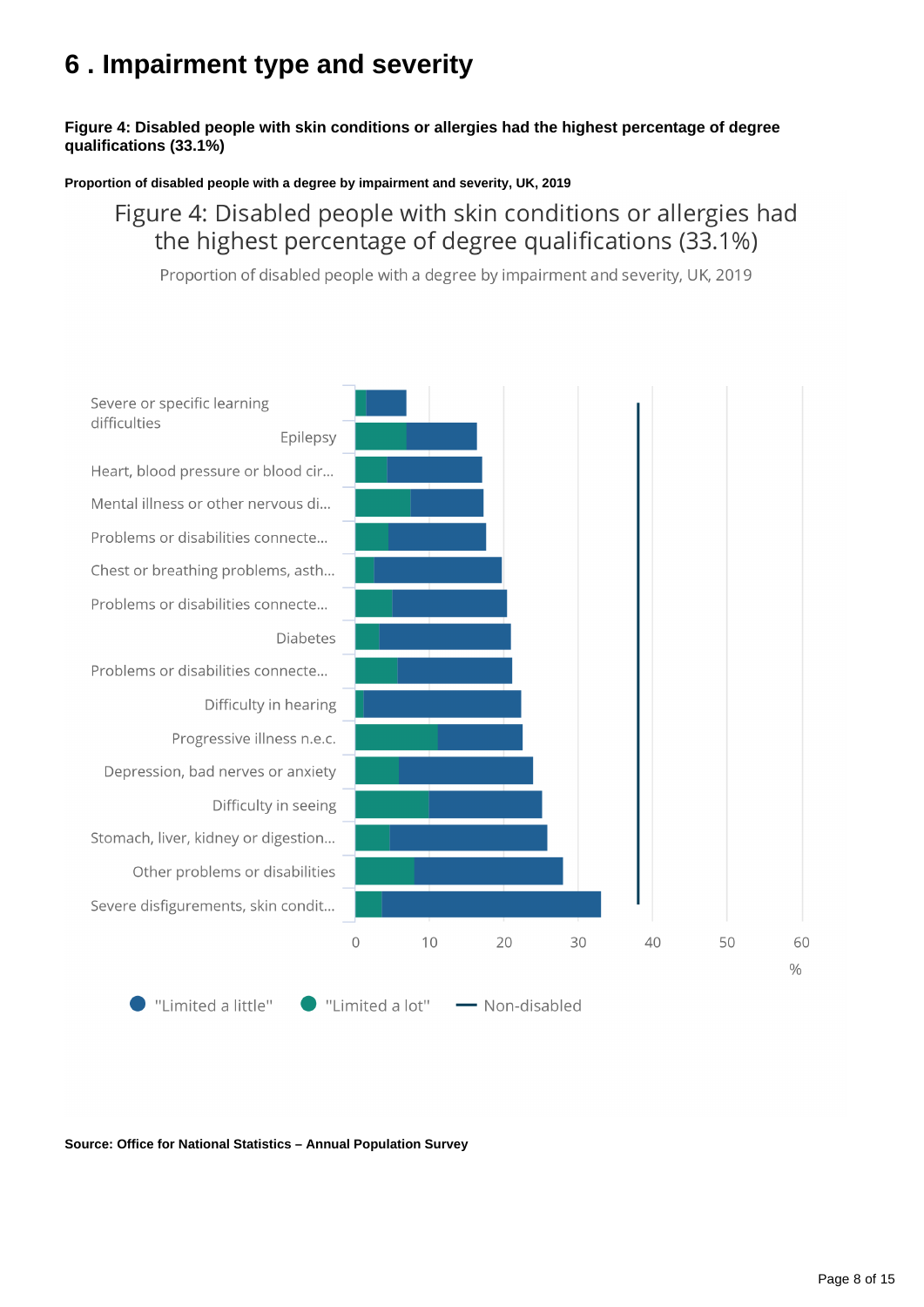The proportion of disabled people who had a degree varied by impairment type. Those with a severe disfigurement, skin condition or allergy were most likely of all impairment groups to obtain a degree (33.1%). However, only a small proportion of the sample of disabled people had this impairment (0.9%).

Individuals with severe or specific learning difficulties were the least likely to have a degree (7.0%), a disparity of 14.8 percentage points in comparison with the disabled population on average. This group also had one of the smallest "limited a lot" proportions (1.6%). This is as a result of those "limited a lot" being more likely to obtain no qualifications, rather than degrees.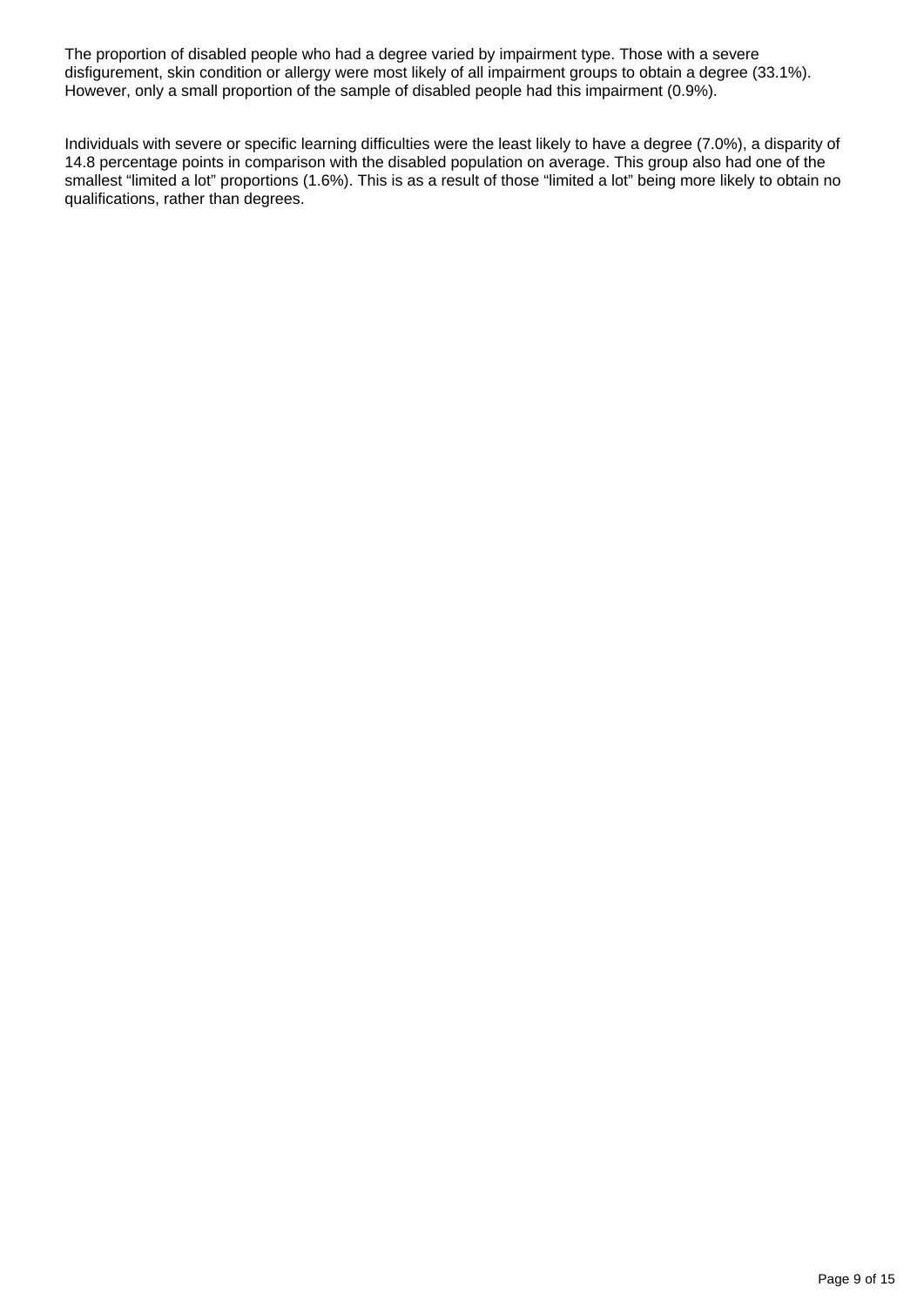#### **Proportion of disabled people with no qualifications by impairment and severity, UK, 2019**

# Figure 5: Disabled people with learning difficulties had the highest percentage of no qualifications

Proportion of disabled people with no qualifications by impairment and severity, UK, 2019



#### **Source: Office for National Statistics – Annual Population Survey**

The proportion of disabled people who had no qualifications also varied by impairment type. Generally, of those with no qualification, a larger proportion were "limited a lot" compared with "limited a little", indicating that severity of impairment was more of a contributing factor to education attainment than impairment type.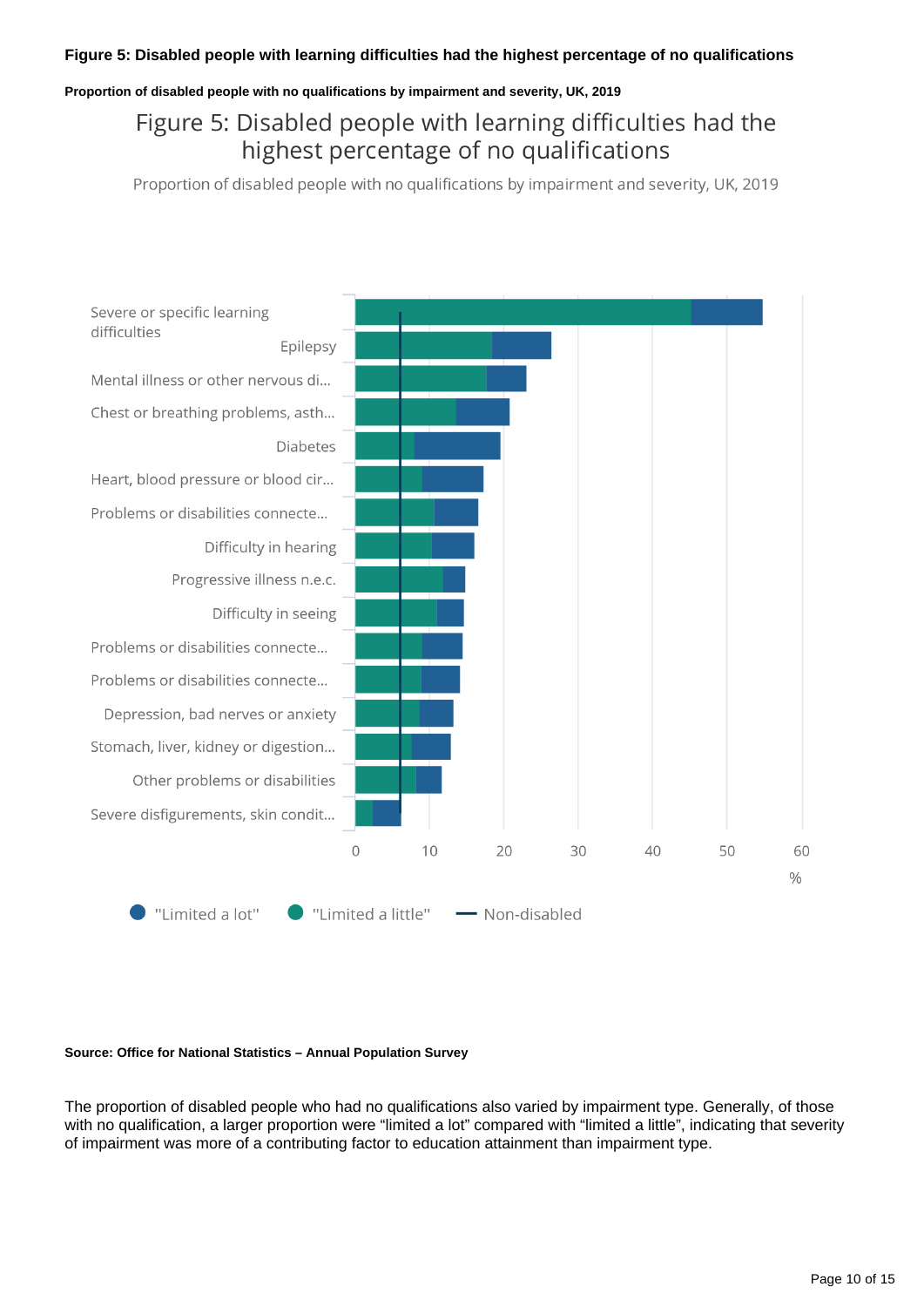Disabled people with severe or specific learning difficulties had the highest proportion with no qualifications, at 55.0%. Almost half (45.3%) of those with learning difficulties who are "limited a lot" had no qualifications, compared with the 9.7% who were "limited a little".

# <span id="page-10-0"></span>**7 . Country**

**Figure 6: The disparity between disabled and non-disabled people attaining a degree and those attaining no qualifications is greatest in Northern Ireland**

**Difference between the proportion of disabled and non-disabled people with a degree or no qualifications**

## Figure 6: The disparity between disabled and non-disabled people attaining a degree and those attaining no qualifications is greatest in Northern Ireland

Difference between the proportion of disabled and non-disabled people with a degree or no qualifications



#### **Source: Office for National Statistics – Annual Population Survey**

Northern Ireland had the largest difference between disabled (13.1%) and non-disabled (32.2%) people achieving a degree. This country also had the largest difference between those disabled and non-disabled attaining no qualifications (19.5 percentage points).

For disabled people achieving a degree or equivalent, England (22.4%), Scotland (20.6%) and Wales (19.6) were broadly similar. The gap between disabled and non-disabled people ranged from 13.7 percentage points in Wales to 16.3 in England.

There was greater disparity among those gaining no qualifications between countries. England and Wales had the lowest proportions of disabled people obtaining no qualifications (15.0% and 17.0%, respectively) with Scotland significantly higher (21.4%) and Northern Ireland higher again (29.2%). These figures reflect the pattern between disabled and non-disabled people in each country attaining no qualifications.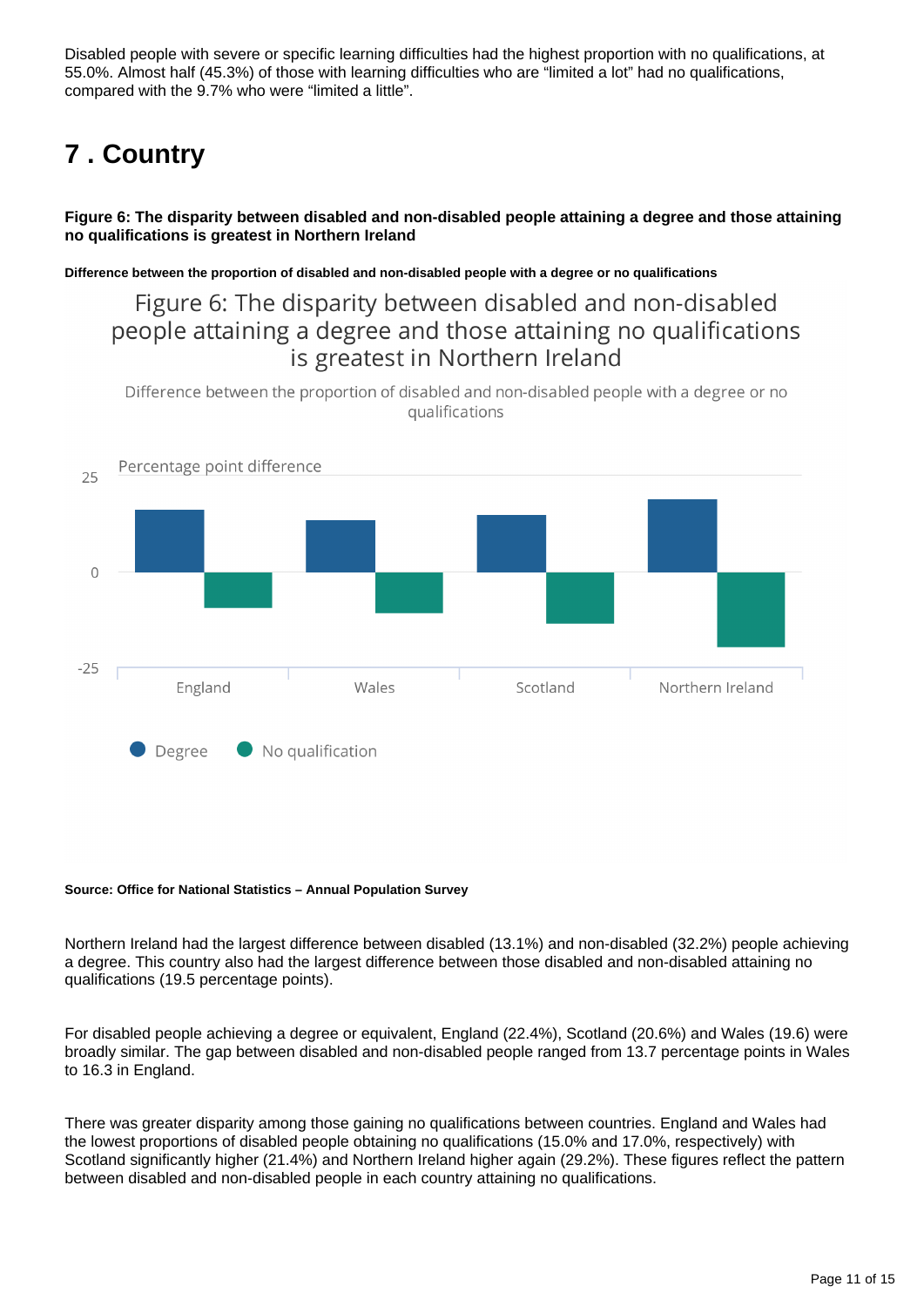# <span id="page-11-0"></span>**8 . Disability and education data**

#### [Disability and education](https://www.ons.gov.uk/peoplepopulationandcommunity/healthandsocialcare/disability/datasets/disabilityandeducation)

Dataset | Released 2 December 2019

Highest level of qualification for people aged 21 to 64 years by age, sex, impairment type, impairment severity and country.

# <span id="page-11-1"></span>**9 . Glossary**

## **Disability**

To define disability in this publication we refer to the [Government Statistical Service \(GSS\) harmonised "core"](https://gss.civilservice.gov.uk/policy-store/measuring-disability-for-the-equality-act-2010/)  [definition](https://gss.civilservice.gov.uk/policy-store/measuring-disability-for-the-equality-act-2010/): this identifies "disabled" as a person who has a physical or mental health condition or illness that has lasted or is expected to last 12 months or more, that reduces their ability to carry-out day-to-day activities.

The GSS definition is designed to reflect the definitions that appear in legal terms in the Disability Discrimination [Act](http://www.legislation.gov.uk/ukpga/1995/50/contents) 1995 (DDA) and the subsequent [Equality Act 2010](http://www.legislation.gov.uk/ukpga/2010/15/section/6).

The GSS harmonised questions are asked of the respondent in the survey, meaning that disability status is selfreported.

## **Severity**

Disabled people whose ability to carry out day-to-day activities is self-reported as "limited a lot" or "limited a little" by their impairment. Respondents were asked: "Does your condition or illness reduce your ability to carry out dayto-day activities?" with the responses, "yes, a lot" and "yes, a little" being taken to indicate severity of disability.

## **Impairment**

An impairment is defined as any physical or mental health conditions or illnesses lasting or expected to last 12 months or more. Respondents were presented with a list of impairments and then asked to select all and subsequently their "main health problem". The commentary in this bulletin refers to the main health problem. Analysis is limited to those who are also defined as disabled and does not explore where disabled people experienced more than one impairment. For further details see *Volume 3: Details of Labour Force Survey* [variables](https://www.ons.gov.uk/employmentandlabourmarket/peopleinwork/employmentandemployeetypes/methodologies/labourforcesurveyuserguidance).

The impairments or condition categories compared in this bulletin relate to the categories within the questions in the survey, the exception is speech impediment, which has been grouped with the "other" category because of low sample size.

## **Highest qualification**

Highest qualification applies to all respondents aged 21 to 64 years with qualifications.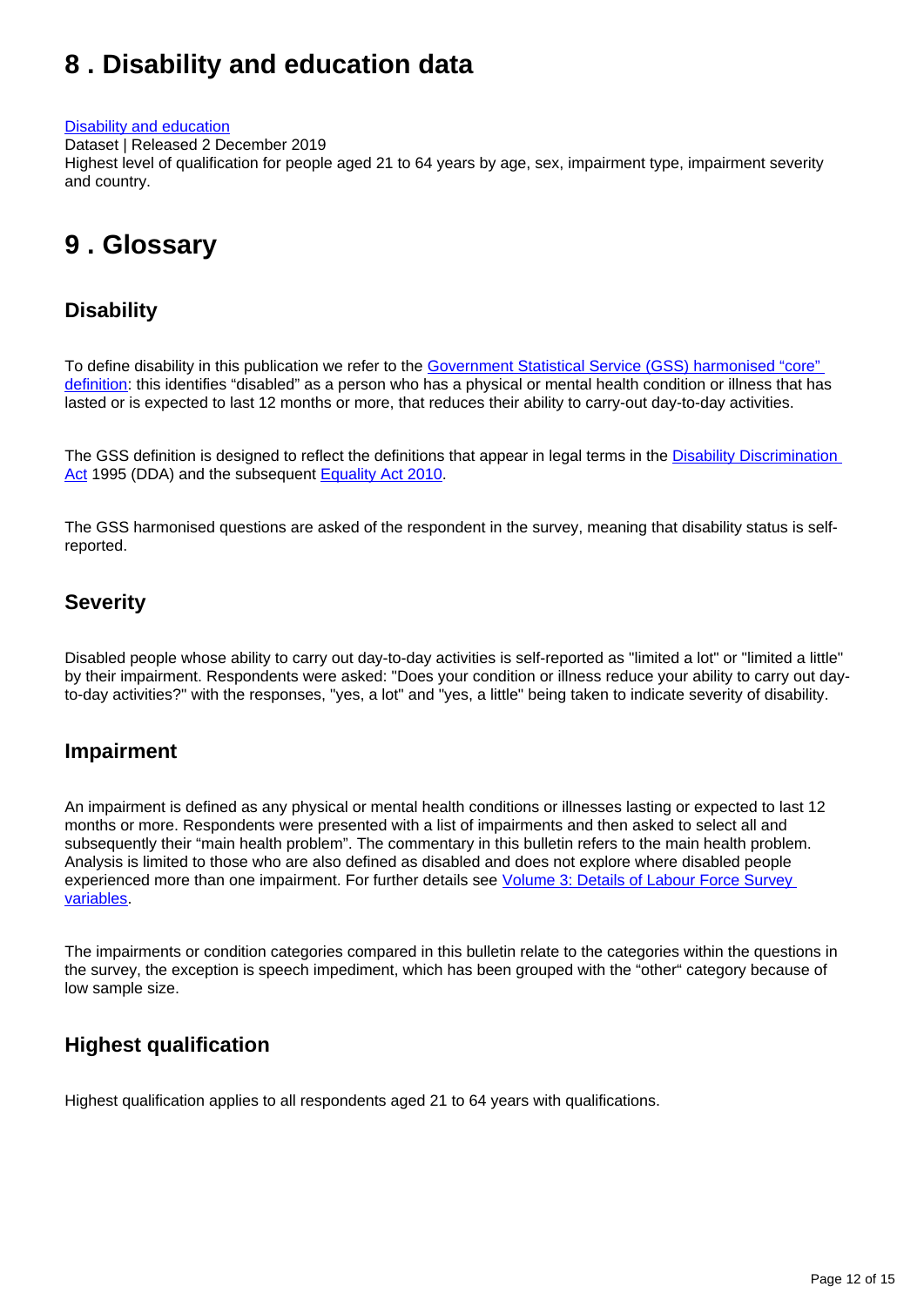## **Statistical significance**

Any changes or differences mentioned in this publication are "statistically significant". The statistical significance of differences noted within the release are determined based on non-overlapping confidence intervals

# <span id="page-12-0"></span>**10 . Measuring the data**

## **The Annual Population Survey**

Education estimates are based on data collected from the Annual Population Survey (APS).

The APS is an annual survey based on data collected in wave 1 and wave 5 on the Labour Force Survey (LFS), combined with an annual local area boost sample run in England, Wales, and Scotland.

The survey does not cover communal establishments, except for NHS staff accommodation. Those living in student halls of residence or boarding school are included as part of their family household. The APS dataset contains approximately 300,000 individuals.

The APS datasets are produced for four different overlapping 12-month periods: January to December, April to March, July to June and October to September. The analysis in this publication was conducted on the July 2018 to June 2019 period as it provides the most up-to-date information.

# <span id="page-12-1"></span>**11 . Strengths and limitations**

## **Causality**

The analysis conducted is for the purpose of comparing the outcomes of disabled and non-disabled people. The analysis describes differences in these two populations, but does not explore the cause of this difference. Further analysis, which is outside the scope of this article, is required to make judgements on causality. Details of our future workplan are available in the *Improving Disability Data in the UK* article.

## **Coverage and population**

Analysis using the Annual Population Survey (APS) has been restricted to people aged 21 to 64 years olds because the disability variable is not robust for those aged 64 years and over. Disability status is only collected for people aged 65 years or older at their first contact resulting in less data for this population. The weighting used does not account for the reduced sample size for this age group, making the data not fully representative of the population.

The analysis is restricted to those who are likely to have finished their education (aged 21 years and over) and also removes those currently enrolled in a course.

The survey's sampling method excludes communal establishments. Therefore, the findings of this analysis are not representative of disabled people who reside in medical or residential care establishments.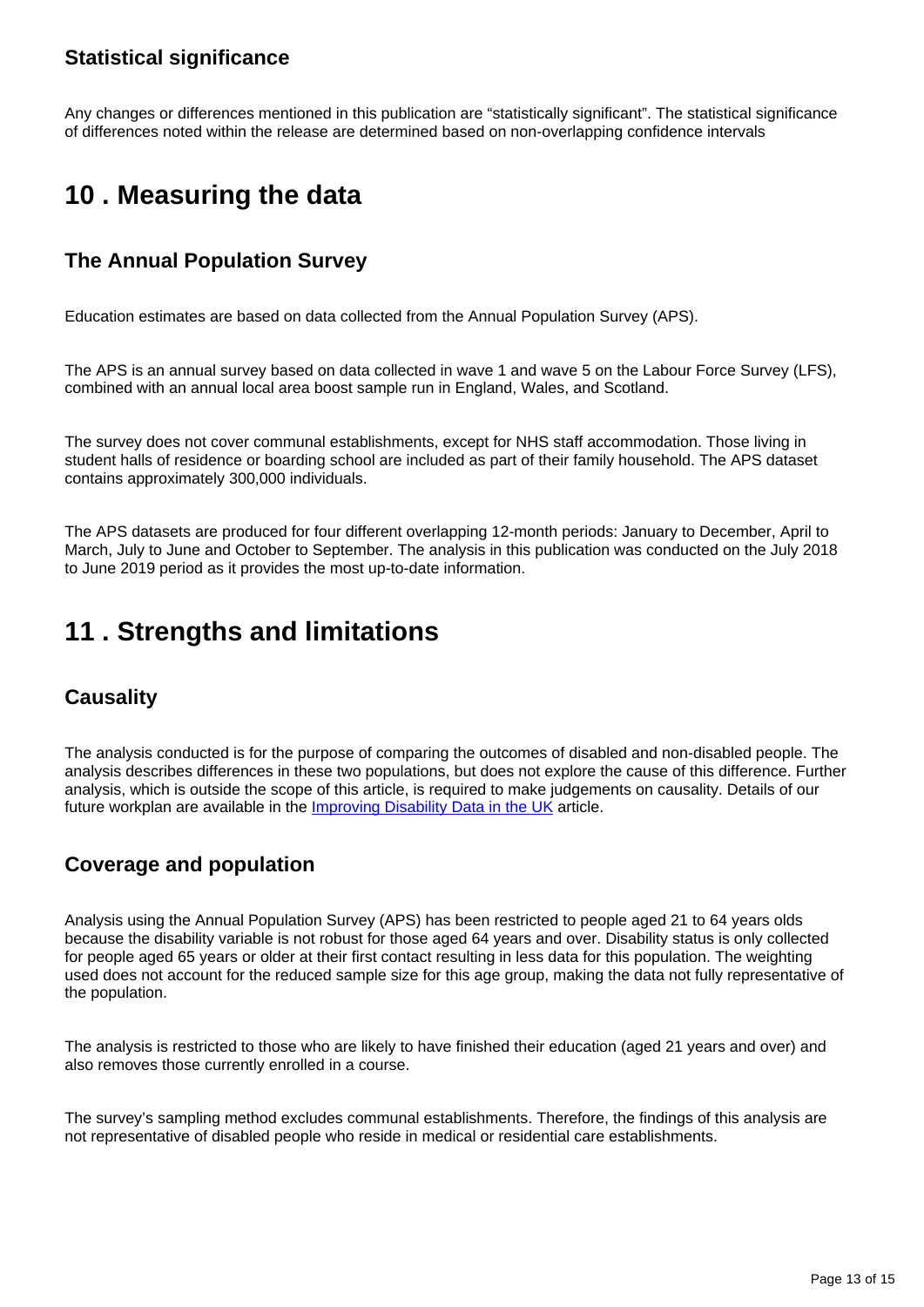The analysis is restricted to people aged 21 to 64 years as a result of the target sample population of the survey. Age was restricted to 20 years and over as most people will not have been able to complete a degree level [qualification before this age.](https://www.ons.gov.uk/employmentandlabourmarket/peopleinwork/employmentandemployeetypes/articles/graduatesintheuklabourmarket/2017) 'Additionally, participants aged 21 years and over who were enrolled in education were excluded.

Data on the educational outcomes for disabled children is limited. Education outcomes data tends to report on Special Education Needs or Additional Learning Needs, which does not cover the same population as disabled children. In the absence of this data, we have utilised an existing source of information (APS data) to understand how attainment differs for disabled and non-disabled people. We are exploring how the existing evidence gap of educational experiences and outcomes for disabled people could be addressed.

### **Education as an outcome**

This analysis accounts for all people aged 21 to 64 years who have a self-reported disability at the time the survey was conducted. However, prevalence of disability is highest among older people and survey respondents may or may not have had a disability during the time of their education. Factors such as age and disability onset may have a confounding influence on the data reported.

People with different disabilities have different potential to attain qualifications. This analysis accounts for the highest level of achievement, but is unable to reflect if a disabled person has met their potential.

## **Uncertainty and quality**

The results in this bulletin are survey-based estimates, so they are subject to a level of uncertainty as they are based on a sample rather than the whole population. Confidence intervals are provided around every estimate and give an indication of the range in which the true population value is likely to fall. The estimates in this bulletin are supported with confidence intervals at the 95% level. This means that, if we repeated the sample, we would expect the true population value to fall within the lower and upper bounds of the interval 95% of the time (i.e. 19 times out of 20).

### **Impairments**

Analysis by impairment is based on the "main impairment" as reported by the respondent. People often experience more than one impairment, but this analysis does not account for co-morbidities or the cumulative impact of living with more than one impairment simultaneously.